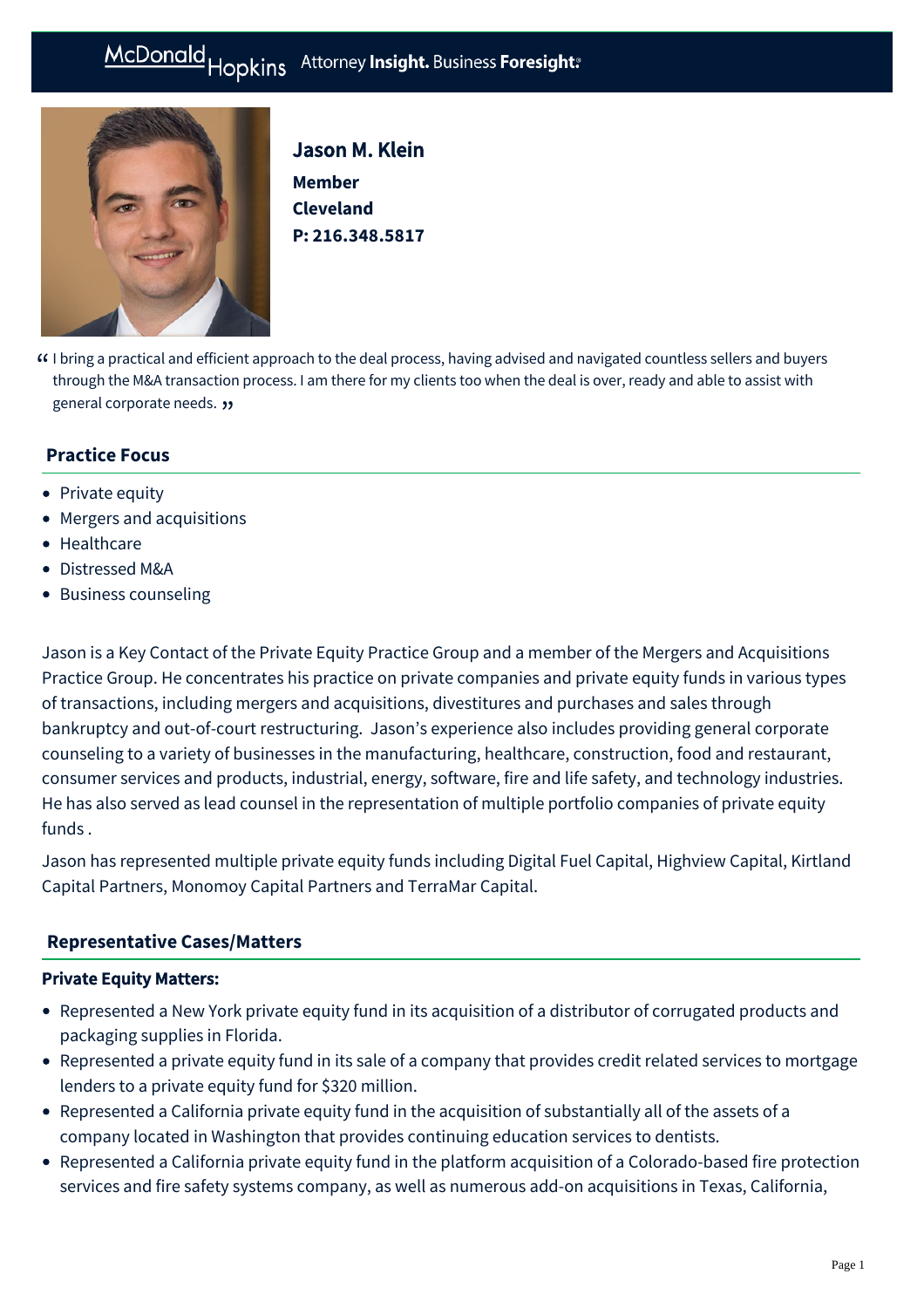Colorado, and Arizona

- Represented a Cleveland, Ohio based private equity fund in its acquisition of a Florida sports supplement company.
- Represented a California private equity fund in the acquisition of substantially all of the assets of an upscale retail candy business with more than 60 locations in 27 states pursuant to a §363 sale out of bankruptcy.
- Represented a private equity fund in its purchase of assets of five companies, located in Washington, Pennsylvania, Connecticut and Massachusetts, that provide credit related services to mortgage lenders.

## Healthcare Representative Matters:

- Represented a residential addiction treatment center, located in Texas, in its sale of equity to a private equity backed buyer.
- Represented a residential addiction treatment center, located in Georgia, in its sale of equity to a large national company.
- Represented a substance abuse recovery center in Maine in its sale of equity to a specialty healthcare organization.
- Represented an Optometrist in the sale of his two locations in Georgia to a national optometry clinic.
- Represented a large hospital system in Louisiana in the sale of its outreach business to a publicly-traded laboratory company for \$80 million.
- Represented a recovery center in New Mexico in its sale of assets to a specialty healthcare organization.
- Represented a Michigan dermatology, pathology and clinical trials group in the sale of its business to a private equity backed buyer.
- Represented a large pathology practice located in Missouri in the sale of its long-term care division to a laboratory and radiology services company.
- Represented multiple Florida dermatology practices in the sale of their businesses to a private equity backed buyer.
- Acted as co-counsel to a West Coast dermatology group and counsel to the individual doctors in a \$90 million recapitalization of its business.
- Represented a Midwestern dermatology and clinical trials practice group in the \$33 million sale of its business to a private equity backed buyer.
- Represented multiple California dermatology practices in the sale of their businesses to a private equity backed buyer.
- Represented an Ohio radiology company in the sale of its practice to a private equity backed buyer.
- Represented a Pennsylvania substance abuse and drug rehabilitation center in its sale of stock to a public healthcare company.
- Represented a hospital-based pathology practice in the acquisition of substantially all of the assets of another pathology practice.
- Represented a large pathology practice located in Missouri in the sale of substantially all of its assets to a publicly-traded laboratory company for \$60 million.

# Middle Market Representative Matters:

Represented a synthetic fiber manufacturer, located in Kansas, in its equity sale to a strategic buyer.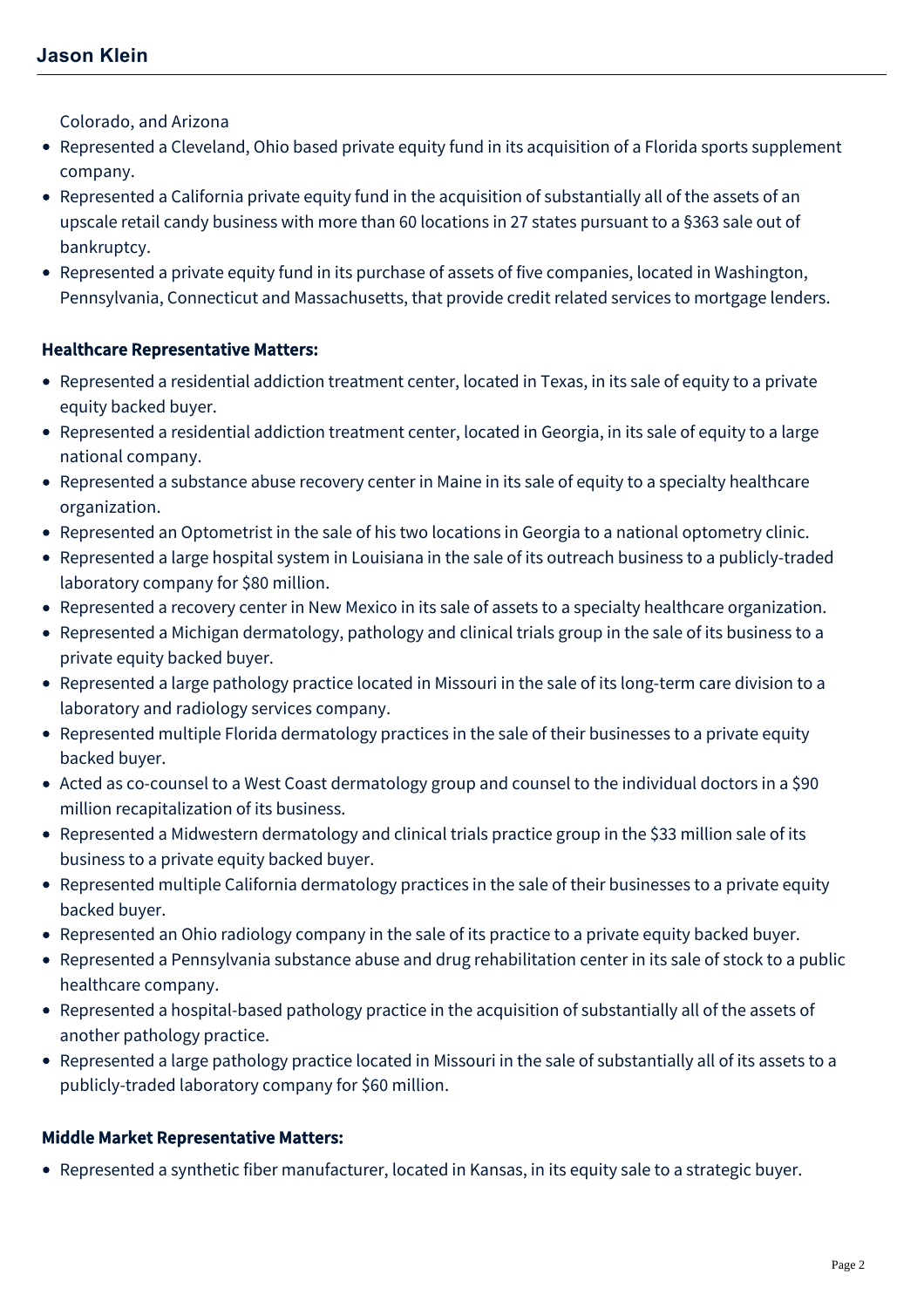# **Jason Klein**

- Represented multiple fire protection services companies located in Massachusetts and Georgia in their sale of stock to a large strategic buyer.
- Represented a company in the purchase of a Colorado company that is engaged in the business of providing multi-lingual product and service taxonomies.
- Represented a modular assembly, sequencing and supply chain company located in South Carolina in its sale of stock to a strategic buyer.
- Represented a California meat packing and distribution company in the sale of its assets to a public company.
- Represented a large manufacturer of agricultural baler twines and netwrap located in Minnesota in the sale of certain assets to a strategic multi-national company.
- Represented an Ohio drug safety and metabolism, bioanalytical services and agrochemicals company in the sale of its units to a multi-national CRO and clinical trials management company.
- Represented a professional employer organization in the sale of its stock to a strategic national PEO company.
- Represented Ricerca Biosciences, LLC in the sale of its chemical development division to a multi-national pharmaceutical and biotech company.
- Represented a large manufacturer located in Tennessee in the sale of certain assets to a private equity backed company as part of an add-on acquisition.
- Represented a large manufacturer located in Oklahoma in the sale of certain assets to current management.
- Represented a large manufacturer located in Kansas in the sale of certain assets to a strategic multinational company.
- Represented an Ohio company in its acquisition of substantially all of the assets of a retail wine shop and drive-thru business.
- Represented a multi-national inks and coatings manufacturer in the acquisition of substantially all of the assets of a large U.S. based inks and coatings manufacturer for \$100 million.
- Represented a security installation company in its strategic acquisitions of assets of companies.

# Distressed M&A Matters:

- Represented a private equity fund in its purchase of e-commerce business assets of a menswear fashion brand via an assignment for the benefit of creditors.
- Represented the Assignee in its sale of virtual reality assets on Pier 39 in San Francisco via an assignment for the benefit of creditors.
- Represented Quaker Steak and Lube, owner, operator and franchisor of over 65 casual dining restaurants, in the sale of substantially all of its assets to a strategic public company buyer pursuant to a §363 sale out of bankruptcy.
- Represented a private equity fund in the acquisition of substantially all of the assets of an upscale retail candy business with more than 60 locations in 27 states pursuant to a §363 sale out of bankruptcy.
- Represented a company in its acquisition of substantially all of the assets of a deli restaurant chain in Florida with more than 20 locations pursuant to a §363 sale out of bankruptcy.

# **Admissions - State**